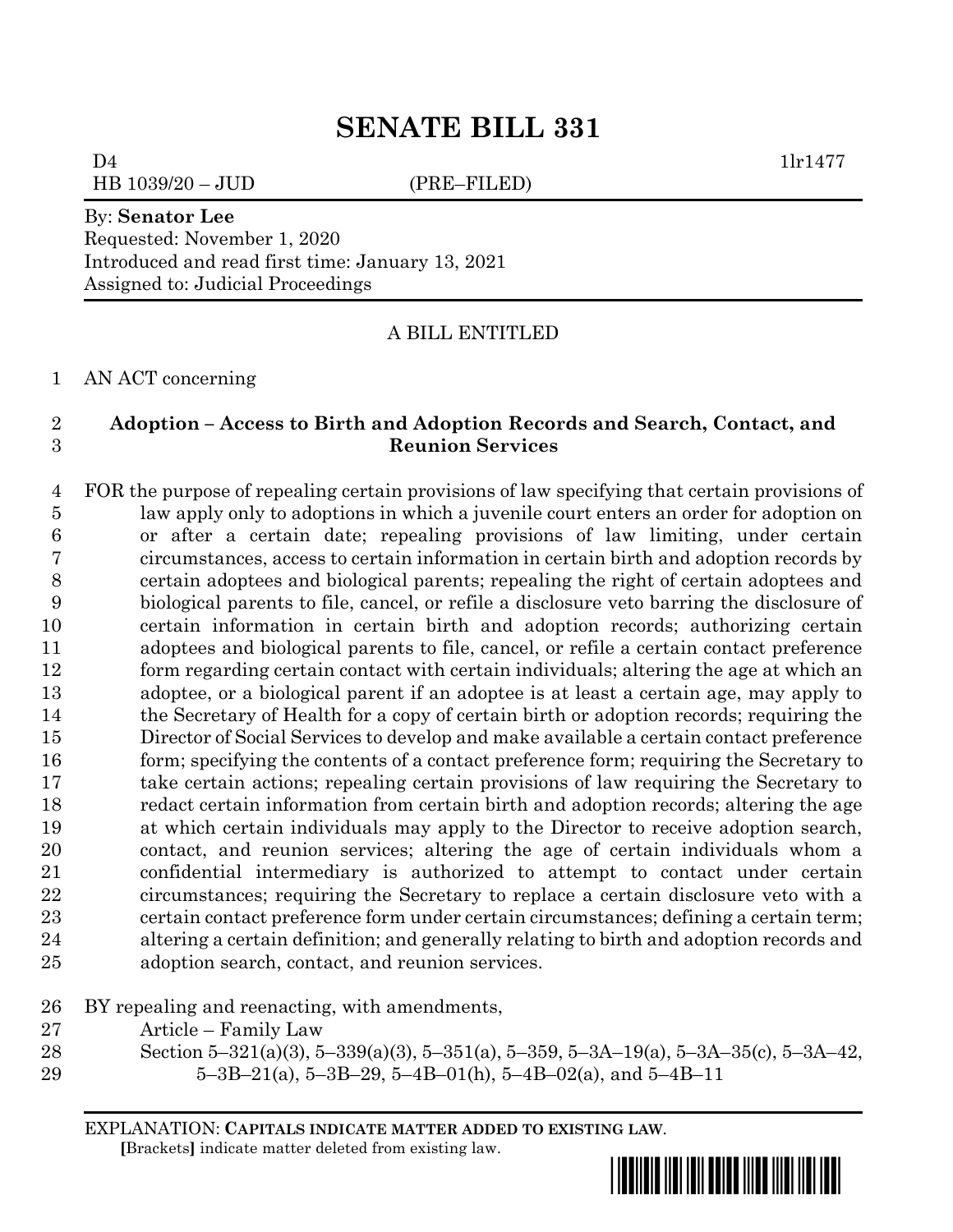Annotated Code of Maryland (2019 Replacement Volume and 2020 Supplement) BY repealing and reenacting, without amendments, Article – Family Law Section 5–4B–01(a) Annotated Code of Maryland (2019 Replacement Volume and 2020 Supplement) BY repealing and reenacting, with amendments, Article – Health – General 10 Section  $4-211(g)$  Annotated Code of Maryland (2019 Replacement Volume and 2020 Supplement) SECTION 1. BE IT ENACTED BY THE GENERAL ASSEMBLY OF MARYLAND, That the Laws of Maryland read as follows: **Article – Family Law** 5–321. (a) (3) Consent of a party to guardianship is not valid unless: 18 (i) the consent is given in a language that the party understands; (ii) if given in a language other than English, the consent: 20 20 1. is given before a judge on the record; or 21 2. is accompanied by the affidavit of a translator stating that the translation of the document of consent is accurate; 23 (iii) the party has received written notice or on–the–record notice before a judge of: 25 1. the revocation provisions in subsections (a)(2) and (c)(1) of this section; 27 2. the search rights of adoptees and parents under § 5–359 of this subtitle and the search rights of adoptees, parents, and siblings under Subtitle 4B of this title; and 3. the right to file a **[**disclosure veto**] CONTACT PREFERENCE FORM** under § 5–359 of this subtitle; (iv) if signed after counsel enters an appearance for a parent, the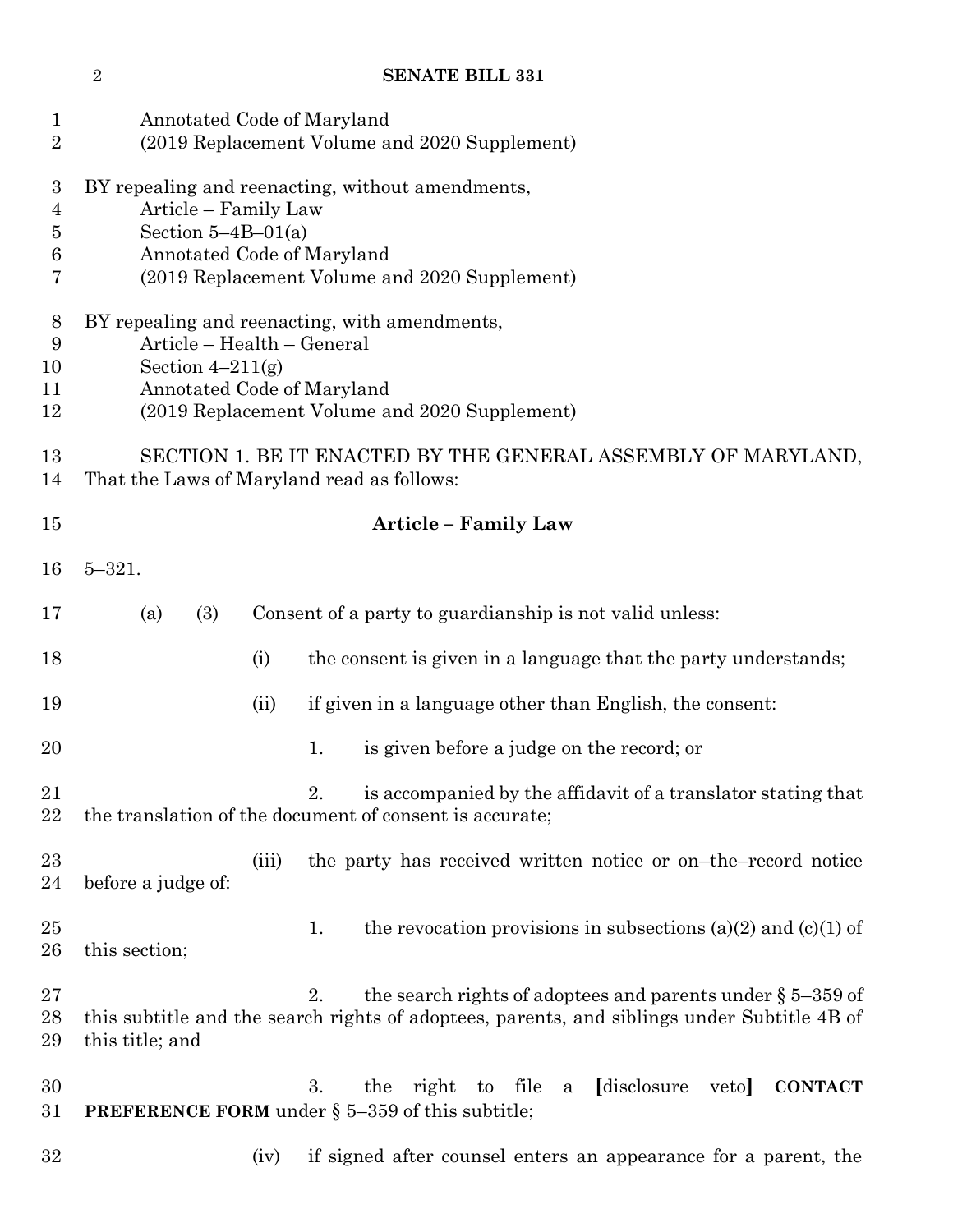| $\mathbf{1}$       |                                                |     | consent is accompanied by an affidavit of counsel stating that:                                                                                                  |
|--------------------|------------------------------------------------|-----|------------------------------------------------------------------------------------------------------------------------------------------------------------------|
| $\overline{2}$     |                                                | 1.  | counsel reviewed the consent with the parent; and                                                                                                                |
| $\boldsymbol{3}$   |                                                | 2.  | the parent consents knowingly and voluntarily; and                                                                                                               |
| 4<br>$\bf{5}$<br>6 | (v)<br>consents knowingly and voluntarily.     |     | the consent is accompanied by an affidavit of counsel appointed<br>under $\S$ 5-307(a) of this subtitle stating that a parent who is a minor or has a disability |
| 7                  | $5 - 339.$                                     |     |                                                                                                                                                                  |
| 8<br>9             | (3)<br>(a)<br>not valid unless:                |     | Consent of a party to an adoption under this Part III of this subtitle is                                                                                        |
| 10                 | (i)                                            |     | the consent is given in a language that the party understands;                                                                                                   |
| 11                 | (ii)                                           |     | if given in a language other than English, the consent:                                                                                                          |
| 12                 |                                                | 1.  | is given before a judge on the record; or                                                                                                                        |
| 13<br>14           |                                                | 2.  | is accompanied by the affidavit of a translator stating that<br>the translation of the document of consent is accurate;                                          |
| $15\,$             | (iii)                                          |     | the consent names the child;                                                                                                                                     |
| 16<br>17           | (iv)<br>prospective adoptive parent;           | the | consent contains enough information to identify the                                                                                                              |
| 18                 | (v)                                            |     | the party has received written notice or on-the-record notice of:                                                                                                |
| 19<br>20           | this section;                                  | 1.  | the revocation provisions in subsections (a)(2) and (b)(1) of                                                                                                    |
| 21<br>22<br>$23\,$ | this title; and                                | 2.  | the search rights of adoptees and parents under $\S 5-359$ of<br>this subtitle and the search rights of adoptees, parents, and siblings under Subtitle 4B of     |
| 24<br>25           |                                                | 3.  | to file<br>[disclosure<br><b>CONTACT</b><br>the<br>right<br>veto<br>a<br><b>PREFERENCE FORM</b> under $\S$ 5-359 of this subtitle; and                           |
| 26<br>$27\,$<br>28 | $(v_i)$<br>consents knowingly and voluntarily. |     | the consent is accompanied by an affidavit of counsel appointed<br>under § $5-307(a)$ of this subtitle, stating that a parent who is a minor or has a disability |

5–351.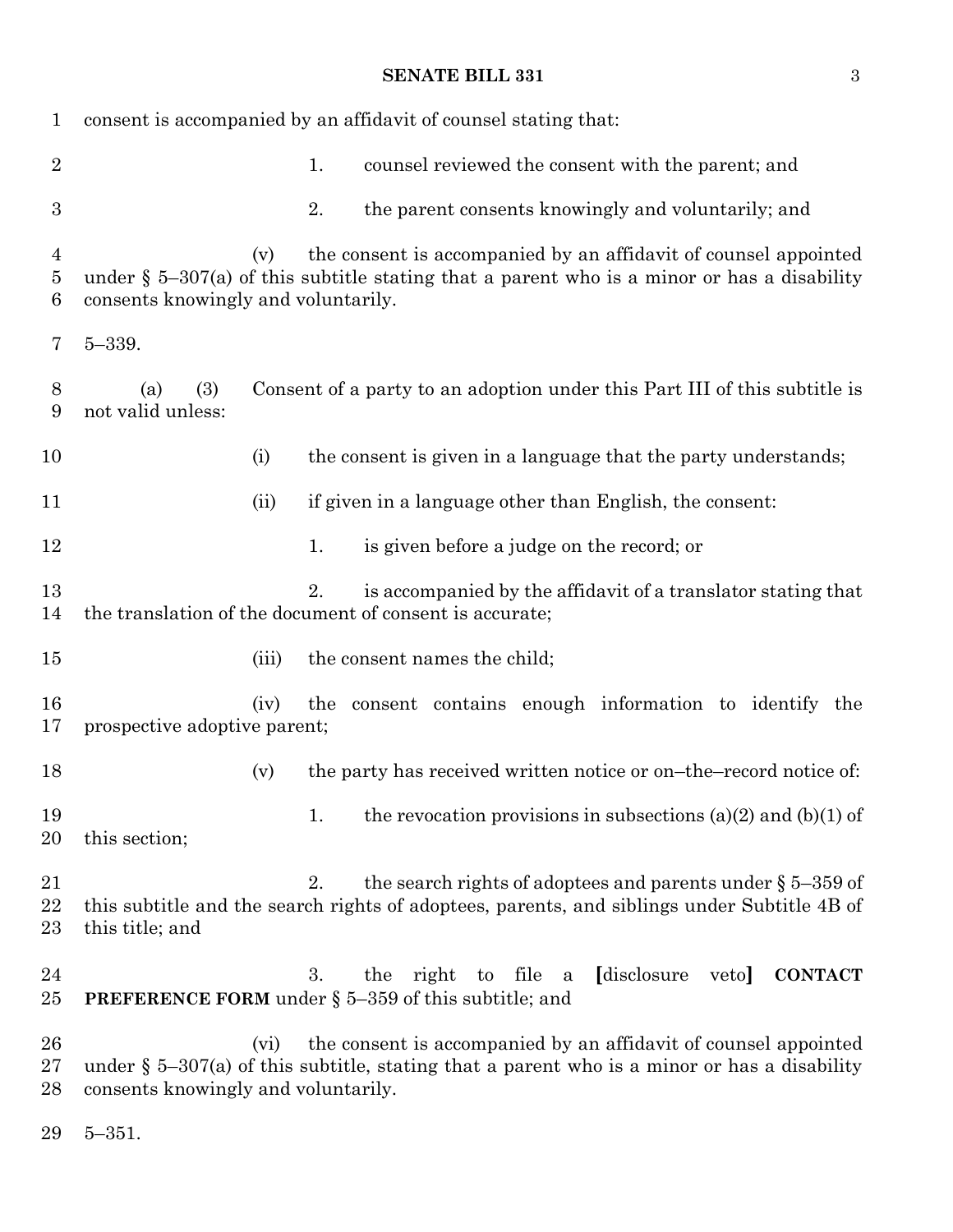| $\mathbf 1$<br>$\overline{2}$ | (a)<br>valid unless: |           | Consent of a party to an adoption under this Part IV of this subtitle is not                                                                                                                     |
|-------------------------------|----------------------|-----------|--------------------------------------------------------------------------------------------------------------------------------------------------------------------------------------------------|
| 3                             |                      | (1)       | the consent is given in a language that the party understands;                                                                                                                                   |
| $\overline{4}$                |                      | (2)       | if given in a language other than English, the consent:                                                                                                                                          |
| 5                             |                      |           | is given before a judge on the record; or<br>(i)                                                                                                                                                 |
| $6\phantom{.}6$<br>7          |                      |           | is accompanied by the affidavit of a translator stating that the<br>(ii)<br>translation of the document of consent is accurate;                                                                  |
| 8                             |                      | (3)       | the consent names the child;                                                                                                                                                                     |
| 9<br>10                       | adoptive parent; and | (4)       | the consent contains enough information to identify the prospective                                                                                                                              |
| 11                            |                      | (5)       | the party has received written notice or on-the-record notice of:                                                                                                                                |
| 12                            |                      |           | the revocation provisions in this section;<br>(i)                                                                                                                                                |
| 13<br>14<br>15                | title; and           |           | the search rights of adoptees and parents under $\S$ 5–359 of this<br>(ii)<br>subtitle and the search rights of adoptees, parents, and siblings under Subtitle 4B of this                        |
| 16<br>17                      |                      |           | the right to file a [disclosure veto] CONTACT PREFERENCE<br>(iii)<br>FORM under $\S$ 5-359 of this subtitle.                                                                                     |
| 18                            | $5 - 359.$           |           |                                                                                                                                                                                                  |
| 19                            |                      |           | (a) (1) In this section the following words have the meanings stated.                                                                                                                            |
| 20                            |                      | (2)       | "Director" means the State Director of Social Services.                                                                                                                                          |
| 21<br>$\bf{22}$<br>23         |                      | (3)       | "RELATIVE" MEANS AN INDIVIDUAL WHO IS<br><b>RELATED</b><br><b>TO</b><br>ANOTHER INDIVIDUAL BY BLOOD OR MARRIAGE WITHIN FIVE DEGREES<br>OF<br>CONSANGUINITY OR AFFINITY UNDER THE CIVIL LAW RULE. |
| $\bf{24}$                     |                      | [(3)] (4) | "Secretary" means the Secretary of Health.                                                                                                                                                       |
| 25<br>26                      | (a)                  |           | This section applies only to an adoption in which a juvenile court enters an<br>order for adoption on or after January 1, 2000.                                                                  |
| 27                            | $[(c)]$ $(B)$        |           | This section does not bar:                                                                                                                                                                       |
| 28                            |                      | (1)       | an adoptee or biological parent from applying for search, contact, and                                                                                                                           |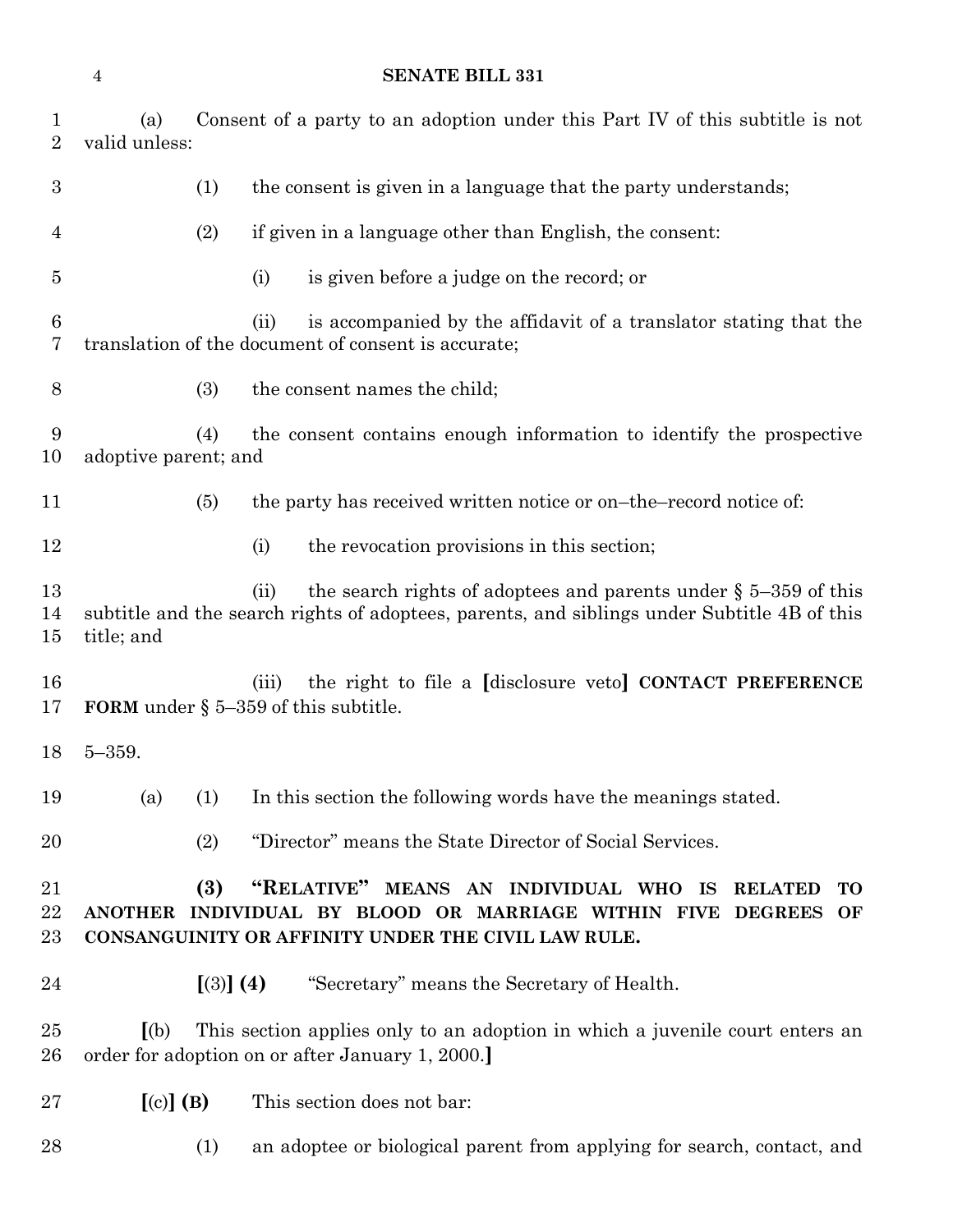| 1                                    | reunion services under Subtitle 4B of this title; or |       |                                                                                                                                                                                                                                                                                                            |  |  |
|--------------------------------------|------------------------------------------------------|-------|------------------------------------------------------------------------------------------------------------------------------------------------------------------------------------------------------------------------------------------------------------------------------------------------------------|--|--|
| $\boldsymbol{2}$<br>$\boldsymbol{3}$ | (2)                                                  |       | the Director or a confidential intermediary from obtaining a copy of a<br>record under $\S$ 5-4B-04(c) or $\S$ 5-4B-06(b) or (c) of this title.                                                                                                                                                            |  |  |
| $\overline{4}$<br>5                  | $\lbrack d \rbrack \rbrack$ (C)                      | (1)   | An adoptee who is at least [21] 18 years old, OR THE ADOPTEE'S<br>RELATIVE IF THE ADOPTEE IS DECEASED, may apply to the Secretary for a copy of:                                                                                                                                                           |  |  |
| $6\phantom{.}6$                      |                                                      | (i)   | the adoptee's original certificate of birth;                                                                                                                                                                                                                                                               |  |  |
| 7<br>$8\,$                           | any; and                                             | (ii)  | all records that relate to the adoptee's new certificate of birth, if                                                                                                                                                                                                                                      |  |  |
| 9<br>10                              |                                                      | (iii) | the report of the adoptee's order of adoption filed by the clerk of<br>court under $\S$ 4-211 of the Health - General Article.                                                                                                                                                                             |  |  |
| 11<br>12<br>13                       | (2)                                                  |       | If an adoptee is at least $[21]$ 18 years old, a biological parent of the<br>adoptee, OR THE BIOLOGICAL PARENT'S RELATIVE IF THE BIOLOGICAL PARENT IS<br><b>DECEASED</b> , may apply to the Secretary for a copy of:                                                                                       |  |  |
| 14                                   |                                                      | (i)   | the adoptee's original certificate of birth;                                                                                                                                                                                                                                                               |  |  |
| 15<br>16                             |                                                      | (ii)  | the new certificate of birth, if any, that was substituted, under §<br>4-211 of the Health - General Article, for the adoptee's original certificate of birth;                                                                                                                                             |  |  |
| 17<br>18                             | and                                                  | (iii) | all records that relate to the adoptee's new certificate of birth;                                                                                                                                                                                                                                         |  |  |
| 19<br>20                             |                                                      | (iv)  | the report of the adoptee's order of adoption filed by the clerk of<br>court under $\S$ 4-211 of the Health - General Article.                                                                                                                                                                             |  |  |
| 21                                   | (3)                                                  |       | Each applicant under this subsection shall:                                                                                                                                                                                                                                                                |  |  |
| $\bf{22}$<br>23                      | the Secretary requires; and                          | (i)   | provide all proof of identity and other relevant information that                                                                                                                                                                                                                                          |  |  |
| $\bf{24}$<br>25                      |                                                      | (ii)  | pay the fee required under Title 4, Subtitle 2 of the<br>Health – General Article for a copy of a record.                                                                                                                                                                                                  |  |  |
| 26                                   | $[(e)]$ (D)                                          | (1)   | A biological parent may:                                                                                                                                                                                                                                                                                   |  |  |
| 27<br>28<br>29<br>30<br>31           | <b>SECTION;</b>                                      | (i)   | file with the Director a <i>disclosure</i> veto, to bar disclosure of<br>information about that parent in a record accessible under this section] CONTACT<br>PREFERENCE FORM STATING A PREFERENCE REGARDING CONTACT WITH THE<br>ADOPTEE OR THE ADOPTEE'S RELATIVES, AS DESCRIBED IN SUBSECTION (E) OF THIS |  |  |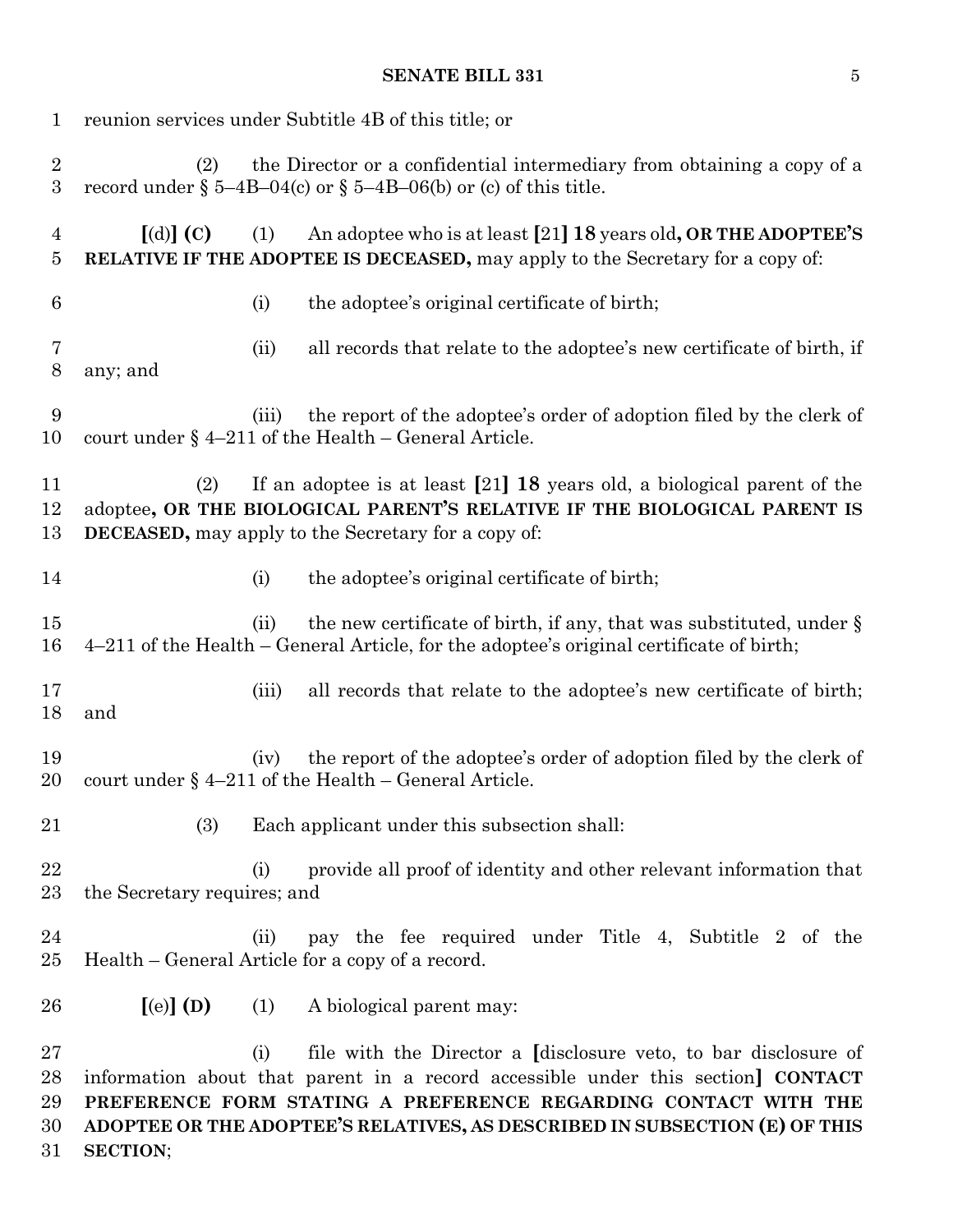(ii) cancel a **[**disclosure veto**] CONTACT PREFERENCE FORM** at any time; and (iii) refile a **[**disclosure veto**] CONTACT PREFERENCE FORM** at any time. (2) An adoptee at least **[**21**] 18** years old may: (i) file with the Director a **[**disclosure veto, to bar disclosure of information about the adoptee in a record accessible under this section**] CONTACT PREFERENCE FORM, STATING A PREFERENCE REGARDING CONTACT WITH THE BIOLOGICAL PARENTS OR THE BIOLOGICAL PARENTS' RELATIVES, AS DESCRIBED IN SUBSECTION (E) OF THIS SECTION**; (ii) cancel a **[**disclosure veto**] CONTACT PREFERENCE FORM** at any time; and (iii) refile a **[**disclosure veto**] CONTACT PREFERENCE FORM** at any time. (3) Immediately after the Director receives a **[**disclosure veto**] CONTACT PREFERENCE FORM** or cancellation under this subsection, the Director shall forward a copy to the Secretary. **(E) (1) THE DIRECTOR SHALL DEVELOP AND MAKE AVAILABLE A CONTACT PREFERENCE FORM THAT PROVIDES FOR: (I) A BIOLOGICAL PARENT TO STATE A PREFERENCE REGARDING CONTACT WITH THE ADOPTEE OR, IN THE EVENT THE ADOPTEE IS DECEASED, THE ADOPTEE'S RELATIVES; AND (II) AN ADOPTEE TO STATE A PREFERENCE REGARDING CONTACT BY THE BIOLOGICAL PARENTS OR, IN THE EVENT THE BIOLOGICAL PARENTS ARE DECEASED, THE BIOLOGICAL PARENTS' RELATIVES. (2) (I) THE CONTACT PREFERENCE FORM SHALL ALLOW THE ADOPTEE OR THE BIOLOGICAL PARENT TO SELECT ONE OF THE FOLLOWING STATEMENTS: "I WOULD LIKE TO BE CONTACTED. I HAVE COMPLETED THIS CONTACT PREFERENCE FORM AND I AM FILING THIS FORM WITH THE DIRECTOR. I WOULD LIKE TO BE CONTACTED ONLY THROUGH THE FOLLOWING**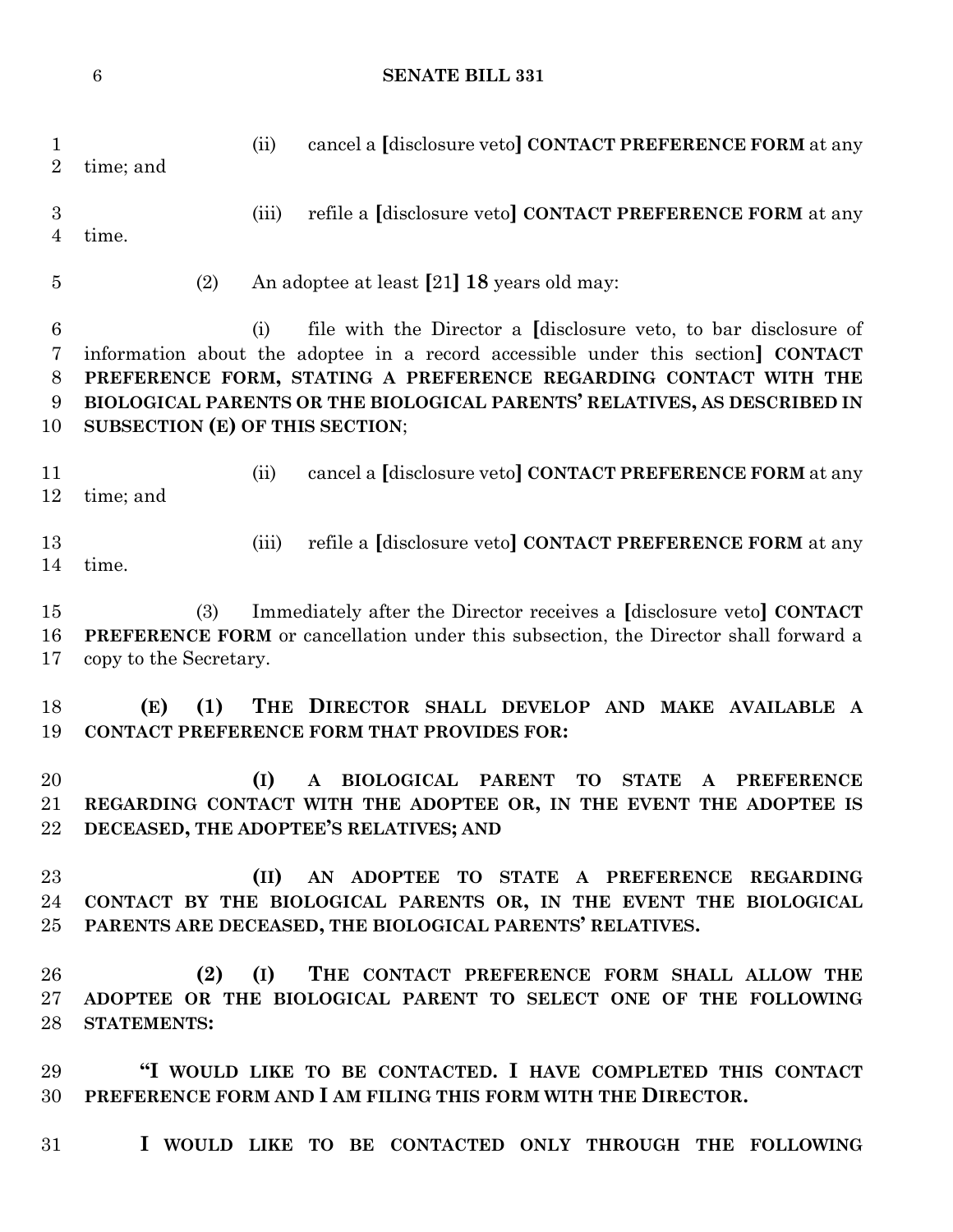**DESIGNATED INTERMEDIARY:[ \_\_\_\_\_\_\_\_\_\_\_\_\_ ].(IF NO INTERMEDIARY IS NAMED OR NO NAMED INTERMEDIARY IS ABLE OR WILLING TO ACT, THE INVOLVED AGENCY, IF ANY, SHALL ACT ON MY BEHALF.) I HAVE COMPLETED THIS CONTACT PREFERENCE FORM AND I AM FILING THIS FORM WITH THE DIRECTOR.**

 **I WOULD NOT LIKE TO BE CONTACTED. I HAVE COMPLETED THIS CONTACT PREFERENCE FORM AND I AM FILING THIS FORM WITH THE DIRECTOR.".**

 **(II) THE CONTACT PREFERENCE FORM SHALL CONTAIN THE FOLLOWING STATEMENT: "I MAY CHANGE THIS CONTACT PREFERENCE FORM BY FILLING OUT AND FILING ANOTHER CONTACT PREFERENCE FORM. I UNDERSTAND THAT THIS FORM IS ADVISORY ONLY.".**

 **(3) (I) IF THE SECRETARY RECEIVES A CONTACT PREFERENCE FORM FROM THE DIRECTOR UNDER SUBSECTION (D) OF THIS SECTION, THE SECRETARY SHALL ATTACH IT TO THE ADOPTEE'S ORIGINAL CERTIFICATE OF BIRTH AND PROVIDE IT TO A BIOLOGICAL PARENT OR AN ADOPTEE WHO APPLIES FOR A RECORD UNDER SUBSECTION (C) OF THIS SECTION.**

 **(II) IF THE SECRETARY RECEIVES A CANCELLATION OF A CONTACT PREFERENCE FORM FROM THE DIRECTOR UNDER SUBSECTION (D) OF THIS SECTION, THE SECRETARY SHALL REMOVE THE CONTACT PREFERENCE FORM FROM THE ADOPTEE'S ORIGINAL CERTIFICATE OF BIRTH.**

(f) (1) The Secretary shall adopt regulations to carry out this section.

 (2) **[**Subject to paragraphs (3) and (4) of this subsection, the**] THE** Secretary shall give to each applicant who meets the requirements of this section a copy of each record that the applicant requested and that the Secretary has on file.

 **[**(3) Whenever a biological parent applies for a record, the Secretary shall redact from the copy all information as to:

- (i) the other biological parent, if that parent has filed a disclosure veto in accordance with this section; and
- (ii) the adoptee and each adoptive parent, if the adoptee has filed a disclosure veto in accordance with this section.

 (4) Whenever an adoptee applies for a record, the Secretary shall redact from the copy all information as to a biological parent, if that parent has filed a disclosure veto in accordance with this section.**]**

 **[**(5)**] (3)** The Secretary shall give each applicant under this section notice of the adoption search, contact, and reunion services available under Subtitle 4B of this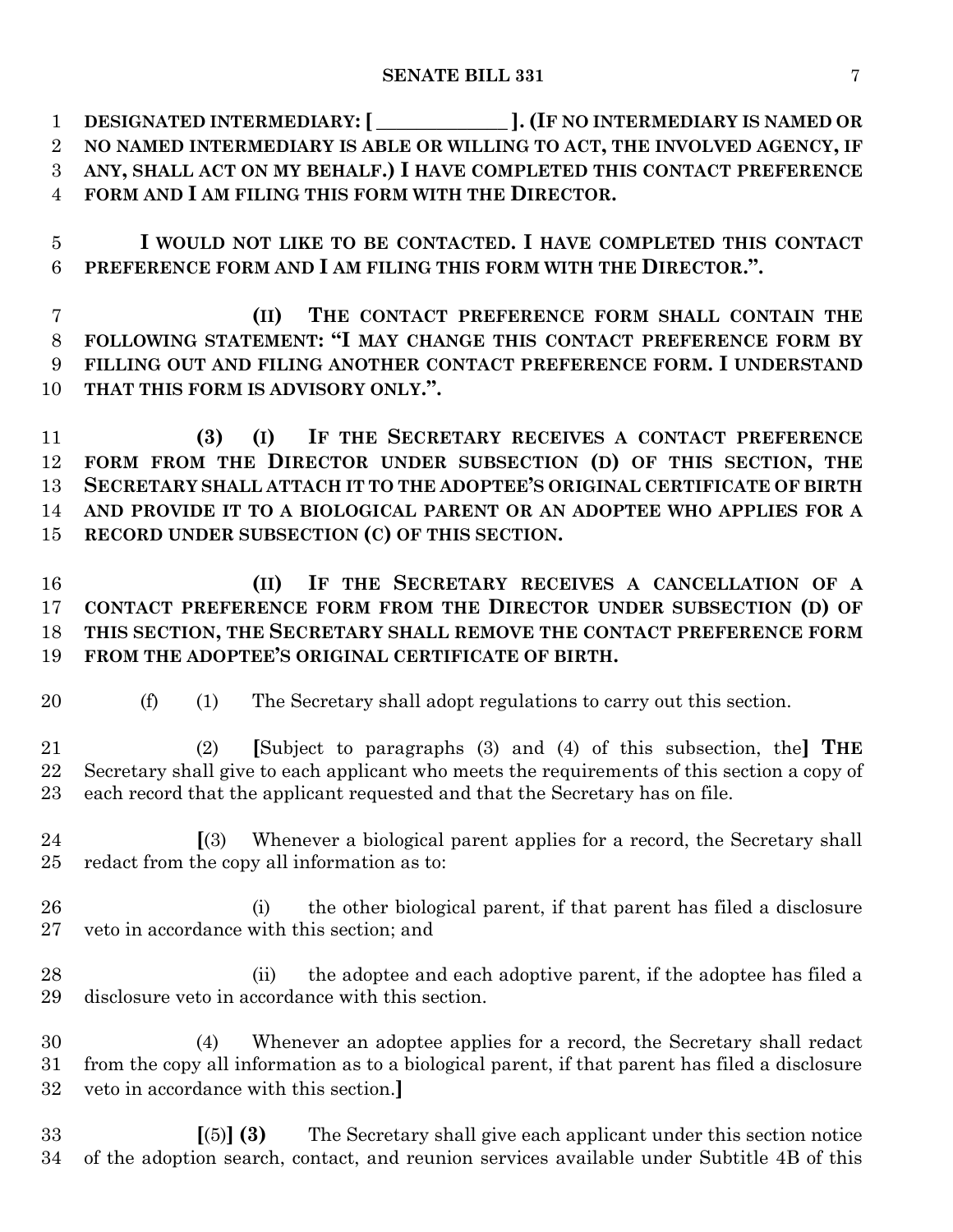|                     | 8                                           |       | <b>SENATE BILL 331</b>                                                                                                                                         |
|---------------------|---------------------------------------------|-------|----------------------------------------------------------------------------------------------------------------------------------------------------------------|
| $\mathbf{1}$        | title.                                      |       |                                                                                                                                                                |
| $\overline{2}$      | $5 - 3A - 19$ .                             |       |                                                                                                                                                                |
| $\boldsymbol{3}$    | (a)<br>(1)                                  |       | Consent of a parent may include a waiver of the right to notice of:                                                                                            |
| 4                   |                                             | (i)   | the filing of a petition under this subtitle; and                                                                                                              |
| $\overline{5}$      |                                             | (ii)  | further proceedings under this subtitle.                                                                                                                       |
| 6                   | (2)                                         |       | Consent to guardianship is not valid unless the consent:                                                                                                       |
| 7                   |                                             | (i)   | is given after the child for whom guardianship is sought is born;                                                                                              |
| 8                   |                                             | (ii)  | is given in a language that the party understands;                                                                                                             |
| 9                   |                                             | (iii) | if given in a language other than English:                                                                                                                     |
| 10                  |                                             |       | 1.<br>is given before a judge on the record; or                                                                                                                |
| 11<br>12            |                                             |       | 2.<br>is accompanied by the affidavit of a translator stating that<br>the translation of the document of consent is accurate;                                  |
| 13                  |                                             | (iv)  | contains an express notice of:                                                                                                                                 |
| 14<br>15<br>16      | of this section;                            |       | 1.<br>the right to revoke consent, at any time within 30 days<br>after the person signs the consent, unless the revocation is barred under subsection $(b)(2)$ |
| 17<br>18<br>19      | Subtitle 4B of this title; and              |       | the search rights of adoptees and parents under §<br>2.<br>5–3A–42 of this subtitle and the search rights of adoptees, parents, and siblings under             |
| 20<br>21            |                                             |       | right to file a [disclosure<br><b>CONTACT</b><br>3.<br>the<br>veto<br>PREFERENCE FORM under § 5-3A-42 of this subtitle; and                                    |
| 22<br>$^{23}$<br>24 | knowingly and voluntarily.                  | (v)   | is accompanied by an affidavit of counsel appointed under §<br>$5-3A-07(a)$ of this subtitle stating that a parent who is a minor or has a disability consents |
| $25\,$              | $5 - 3A - 35.$                              |       |                                                                                                                                                                |
| $26\,$<br>$27\,$    | $\left( \mathrm{c}\right)$<br>valid unless: |       | Consent of a party to an adoption under this Part III of this subtitle is not                                                                                  |
| 28                  | (1)                                         |       | the consent is given in a language that the party understands;                                                                                                 |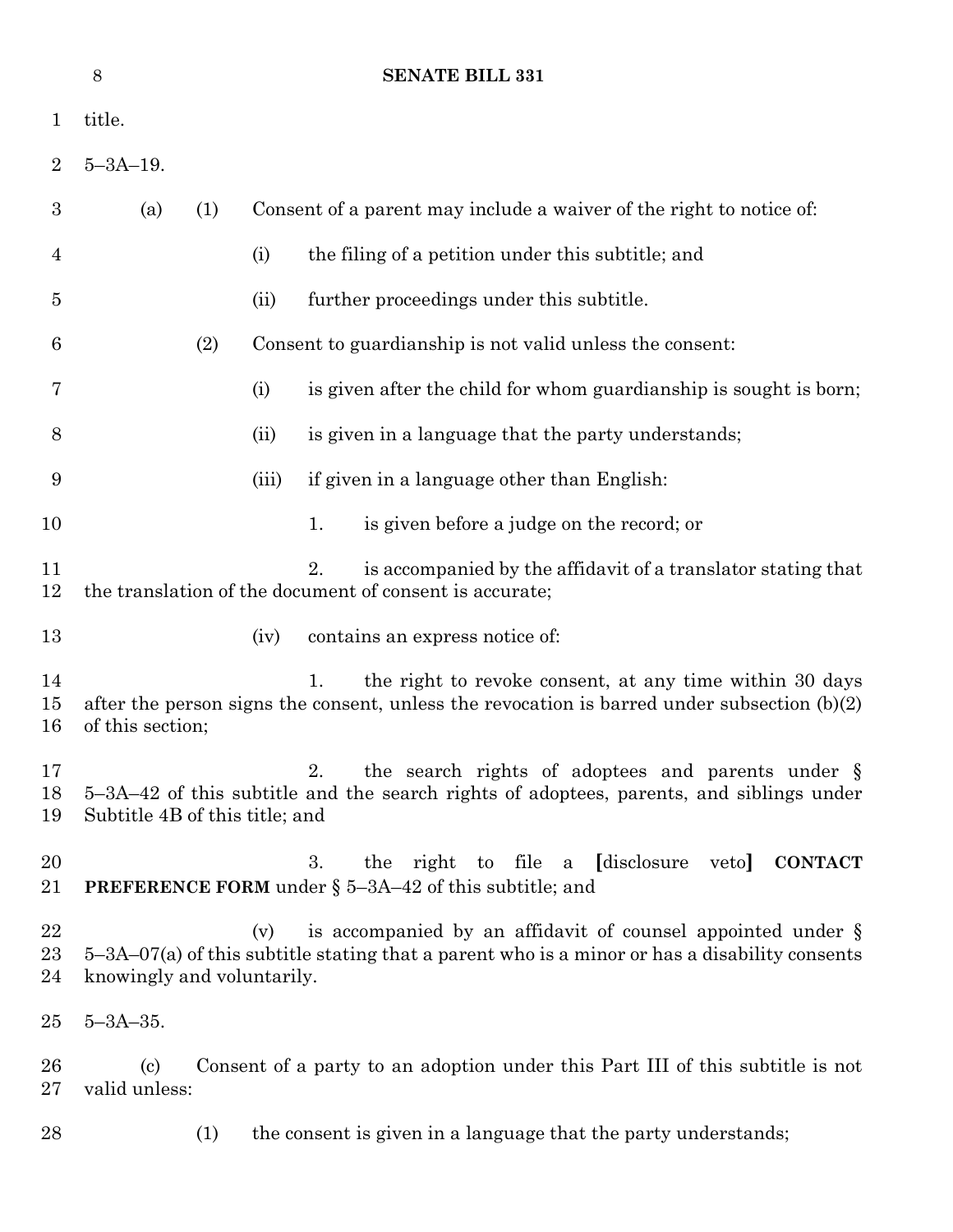| $\mathbf 1$    | (2)                         | if given in a language other than English, the consent:                                                                                                                                             |
|----------------|-----------------------------|-----------------------------------------------------------------------------------------------------------------------------------------------------------------------------------------------------|
| $\overline{2}$ |                             | is given before a judge on the record; or<br>(i)                                                                                                                                                    |
| 3<br>4         |                             | is accompanied by the affidavit of a translator stating that the<br>(ii)<br>translation of the document of consent is accurate;                                                                     |
| $\overline{5}$ | (3)                         | the consent names the child;                                                                                                                                                                        |
| 6<br>7         | (4)<br>adoptive parent; and | the consent contains enough information to identify the prospective                                                                                                                                 |
| 8              | (5)                         | the party has received written notice or on-the-record notice of:                                                                                                                                   |
| 9              |                             | (i)<br>the revocation provisions in this section;                                                                                                                                                   |
| 10<br>11<br>12 | title; and                  | the search rights of adoptees and parents under $\S$ 5-3A-42 of this<br>(ii)<br>subtitle and the search rights of adoptees, parents, and siblings under Subtitle 4B of this                         |
| 13<br>14       |                             | the right to file a [disclosure veto] CONTACT PREFERENCE<br>(iii)<br><b>FORM</b> under $\S$ 5-3A-42 of this subtitle.                                                                               |
| 15             | $5 - 3A - 42$ .             |                                                                                                                                                                                                     |
| 16             | (a)<br>(1)                  | In this section the following words have the meanings indicated.                                                                                                                                    |
| 17             | (2)                         | "Director" means the State Director of Social Services.                                                                                                                                             |
| 18<br>19<br>20 | (3)                         | "RELATIVE" MEANS AN INDIVIDUAL WHO<br><b>IS</b><br><b>RELATED</b><br>TO<br>ANOTHER INDIVIDUAL BY BLOOD OR MARRIAGE WITHIN FIVE DEGREES<br>OF<br>CONSANGUINITY OR AFFINITY UNDER THE CIVIL LAW RULE. |
| 21             | [(3)] (4)                   | "Secretary" means the Secretary of Health.                                                                                                                                                          |
| 22<br>$23\,$   | (a)                         | This section applies only to an adoption in which a court enters an order for<br>adoption on or after January 1, 2000.                                                                              |
| 24             | $[(c)]$ (B)                 | This section does not bar:                                                                                                                                                                          |
| 25<br>$26\,$   | (1)                         | an adoptee or biological parent from applying for search, contact, and<br>reunion services under Subtitle 4B of this title; or                                                                      |
| $27\,$<br>28   | (2)                         | the Director or a confidential intermediary from obtaining a copy of a<br>record under $\S$ 5-4B-04(c) or $\S$ 5-4B-06(b) or (c) of this title.                                                     |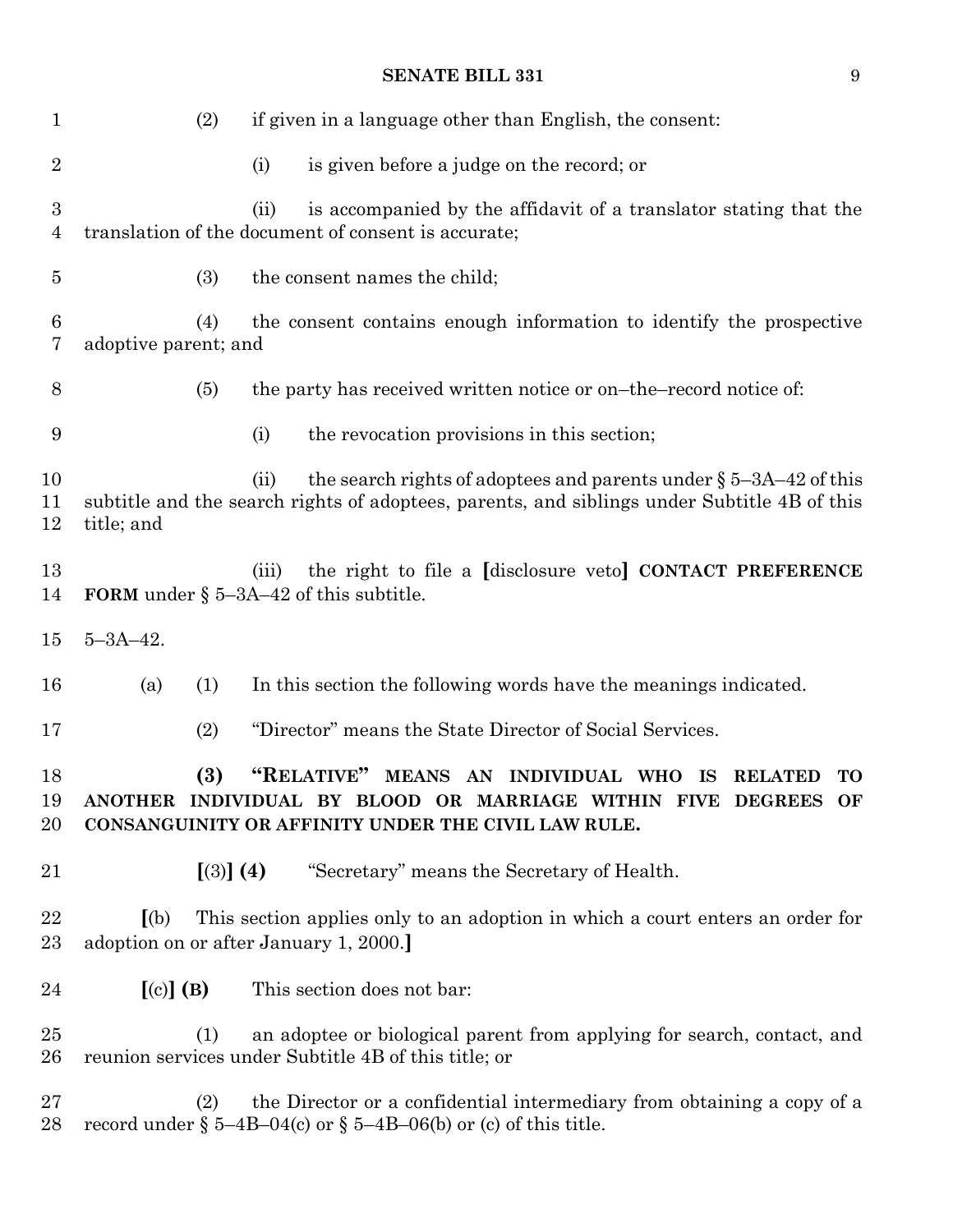| 1<br>$\overline{2}$              | $\lceil$ (d) $\rceil$ (C)   | (1)   | An adoptee who is at least [21] 18 years old, OR AN ADOPTEE'S<br>RELATIVE IF THE ADOPTEE IS DECEASED, may apply to the Secretary for a copy of:                                                                                                                                                                  |
|----------------------------------|-----------------------------|-------|------------------------------------------------------------------------------------------------------------------------------------------------------------------------------------------------------------------------------------------------------------------------------------------------------------------|
| 3                                |                             | (i)   | the adoptee's original certificate of birth;                                                                                                                                                                                                                                                                     |
| $\overline{4}$<br>$\overline{5}$ | any; and                    | (ii)  | all records that relate to the adoptee's new certificate of birth, if                                                                                                                                                                                                                                            |
| $\boldsymbol{6}$<br>7            |                             | (iii) | the report of the adoptee's order of adoption filed by the clerk of<br>court under $\S$ 4-211 of the Health - General Article.                                                                                                                                                                                   |
| 8<br>9<br>10                     | (2)                         |       | If an adoptee is at least $[21]$ 18 years old, a biological parent of the<br>adoptee, OR THE BIOLOGICAL PARENT'S RELATIVE IF THE BIOLOGICAL PARENT IS<br><b>DECEASED</b> , may apply to the Secretary for a copy of:                                                                                             |
| 11                               |                             | (i)   | the adoptee's original certificate of birth;                                                                                                                                                                                                                                                                     |
| 12<br>13                         |                             | (ii)  | the new certificate of birth, if any, substituted, under $\S$ 4-211 of<br>the Health - General Article, for the adoptee's original certificate of birth;                                                                                                                                                         |
| 14<br>$15\,$                     | and                         | (iii) | all records that relate to the adoptee's new certificate of birth;                                                                                                                                                                                                                                               |
| 16<br>17                         |                             | (iv)  | the report of the adoptee's order of adoption filed by the clerk of<br>court under $\S$ 4-211 of the Health - General Article.                                                                                                                                                                                   |
| 18                               | (3)                         |       | Each applicant under this subsection shall:                                                                                                                                                                                                                                                                      |
| 19<br>20                         | the Secretary requires; and | (i)   | provide all proof of identity and other relevant information that                                                                                                                                                                                                                                                |
| 21<br>22                         |                             | (ii)  | pay the fee required under Title 4, Subtitle 2 of the<br>Health – General Article for a copy of a record.                                                                                                                                                                                                        |
| 23                               | $[$ (e) $]$ (D)             | (1)   | A biological parent may:                                                                                                                                                                                                                                                                                         |
| 24<br>25<br>26<br>$27\,$<br>28   | <b>SECTION;</b>             | (i)   | file with the Director a <i>disclosure</i> veto, to bar disclosure of<br>information about that parent in a record accessible under this section <b>CONTACT</b><br>PREFERENCE FORM STATING A PREFERENCE REGARDING CONTACT WITH THE<br>ADOPTEE OR THE ADOPTEE'S RELATIVES, AS DESCRIBED IN SUBSECTION (E) OF THIS |
| 29<br>30                         | time; and                   | (ii)  | cancel a [disclosure veto] CONTACT PREFERENCE FORM at any                                                                                                                                                                                                                                                        |
| 31                               |                             | (iii) | refile a [disclosure veto] CONTACT PREFERENCE FORM at any                                                                                                                                                                                                                                                        |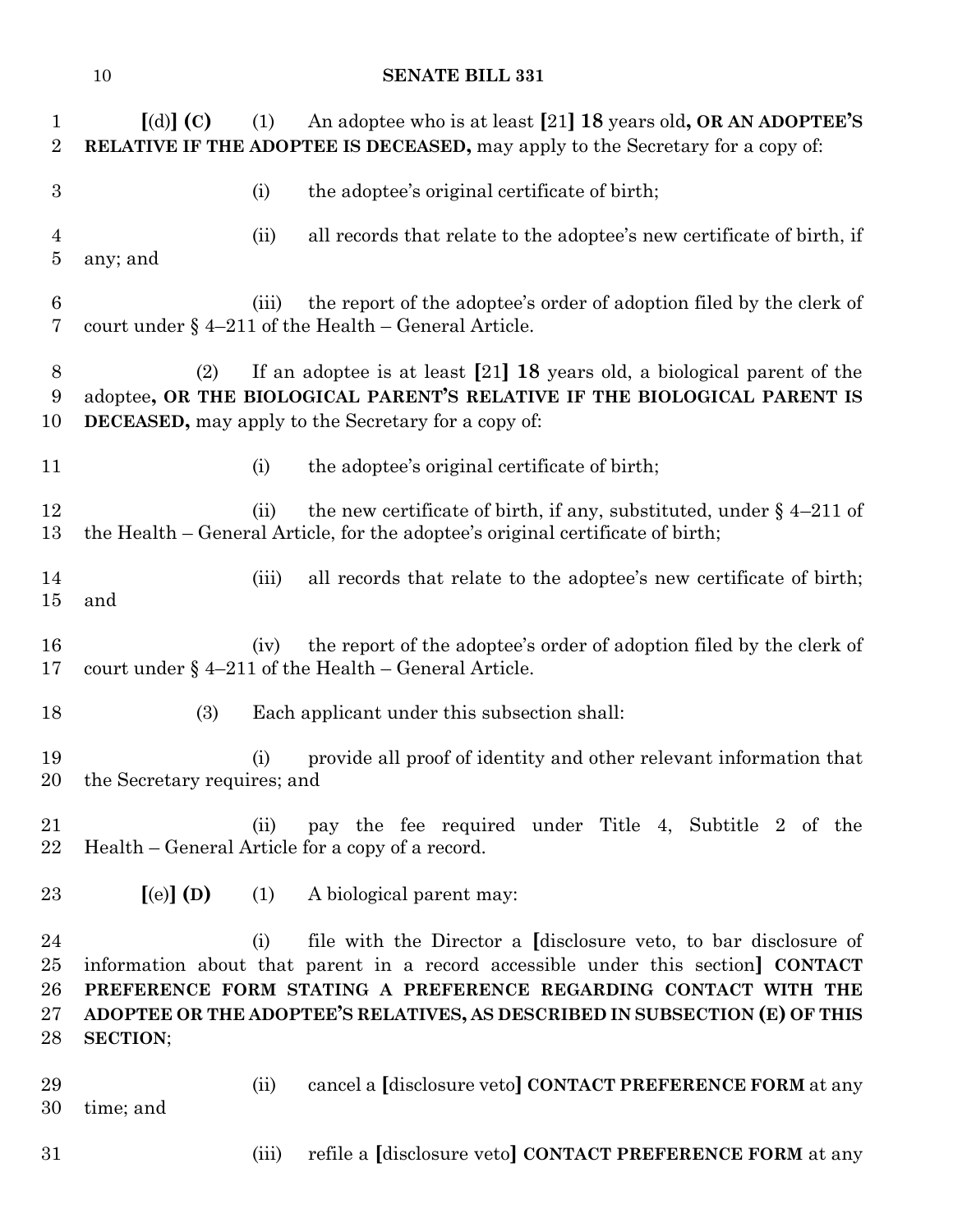time. (2) An adoptee at least **[**21**] 18** years old may: (i) file with the Director a **[**disclosure veto, to bar disclosure of information about the adoptee in a record accessible under this section**] CONTACT PREFERENCE FORM STATING A PREFERENCE REGARDING CONTACT WITH THE BIOLOGICAL PARENTS OR THE BIOLOGICAL PARENTS' RELATIVES, AS DESCRIBED IN SUBSECTION (E) OF THIS SECTION**; (ii) cancel a **[**disclosure veto**] CONTACT PREFERENCE FORM** at any time; and (iii) refile a **[**disclosure veto**] CONTACT PREFERENCE FORM** at any time. (3) Immediately after the Director receives a **[**disclosure veto**] CONTACT PREFERENCE FORM** or cancellation under this subsection, the Director shall forward a copy to the Secretary. **(E) (1) THE DIRECTOR SHALL DEVELOP AND MAKE AVAILABLE A CONTACT PREFERENCE FORM THAT ALLOWS: (I) A BIOLOGICAL PARENT TO STATE A PREFERENCE REGARDING CONTACT WITH THE ADOPTEE OR, IN THE EVENT THE ADOPTEE IS DECEASED, THE ADOPTEE'S RELATIVES; AND (II) AN ADOPTEE TO STATE A PREFERENCE REGARDING CONTACT BY THE BIOLOGICAL PARENTS OR, IN THE EVENT THE BIOLOGICAL PARENTS ARE DECEASED, THE BIOLOGICAL PARENTS' RELATIVES. (2) (I) THE CONTACT PREFERENCE FORM SHALL ALLOW THE ADOPTEE OR THE BIOLOGICAL PARENT TO SELECT ONE OF THE FOLLOWING STATEMENTS: "I WOULD LIKE TO BE CONTACTED. I HAVE COMPLETED THIS CONTACT PREFERENCE FORM AND I AM FILING THIS FORM WITH THE DIRECTOR. I WOULD LIKE TO BE CONTACTED ONLY THROUGH THE FOLLOWING DESIGNATED INTERMEDIARY:[ \_\_\_\_\_\_\_\_\_\_\_\_\_ ].(IF NO INTERMEDIARY IS NAMED OR NO NAMED INTERMEDIARY IS ABLE OR WILLING TO ACT, THE INVOLVED AGENCY, IF ANY, SHALL ACT ON MY BEHALF.) I HAVE COMPLETED THIS CONTACT PREFERENCE FORM AND I AM FILING THIS FORM WITH THE DIRECTOR.**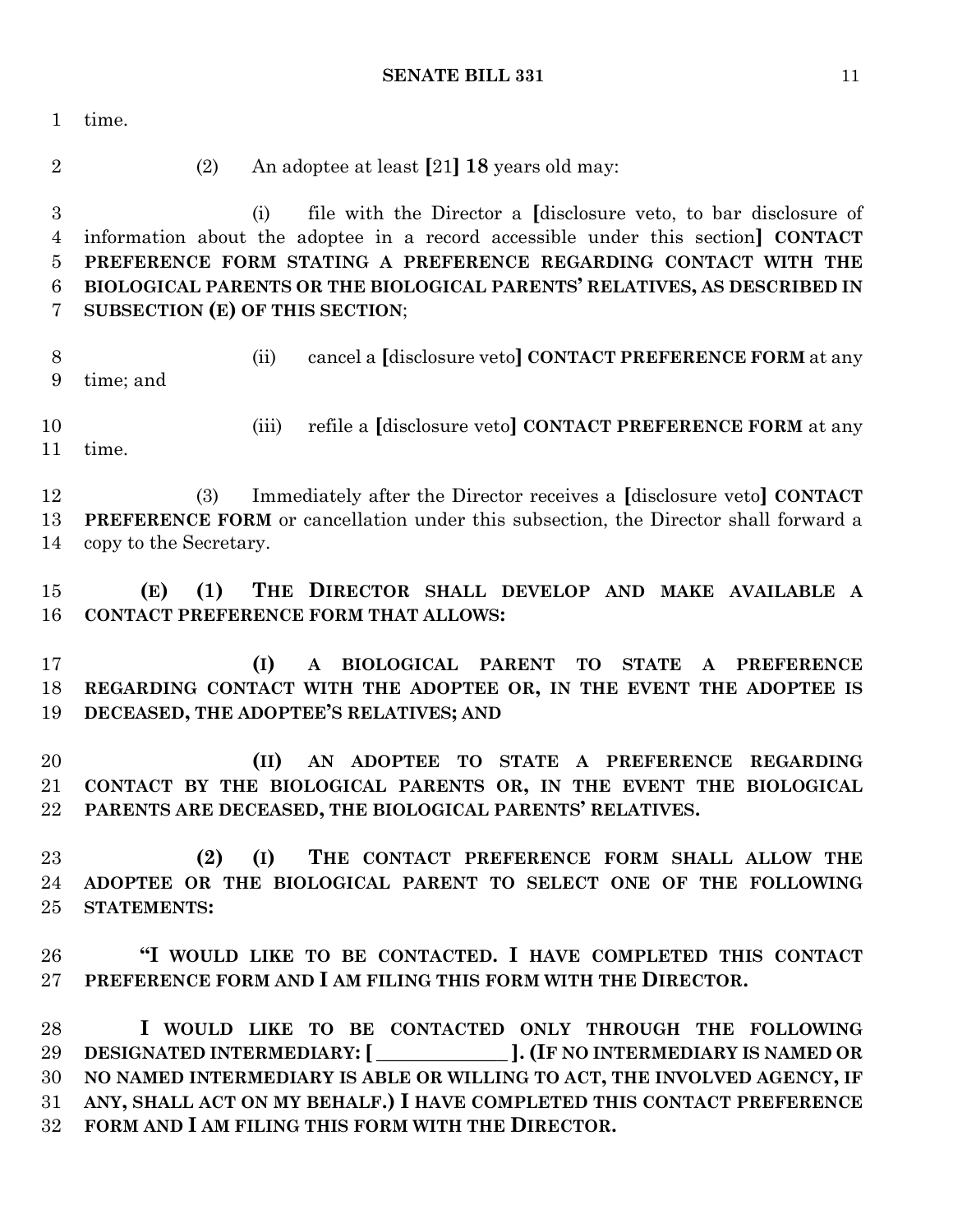**I WOULD NOT LIKE TO BE CONTACTED. I HAVE COMPLETED THIS CONTACT PREFERENCE FORM AND I AM FILING THIS FORM WITH THE DIRECTOR.".**

 **(II) THE CONTACT PREFERENCE FORM SHALL CONTAIN THE FOLLOWING STATEMENT: "I MAY CHANGE THIS CONTACT PREFERENCE FORM BY FILLING OUT AND FILING ANOTHER CONTACT PREFERENCE FORM. I UNDERSTAND THAT THIS FORM IS ADVISORY ONLY.".**

 **(3) (I) IF THE SECRETARY RECEIVES A CONTACT PREFERENCE FORM FROM THE DIRECTOR UNDER SUBSECTION (D) OF THIS SECTION, THE SECRETARY SHALL ATTACH IT TO THE ADOPTEE'S ORIGINAL CERTIFICATE OF BIRTH AND PROVIDE IT TO A BIOLOGICAL PARENT OR AN ADOPTEE WHO APPLIES FOR A RECORD UNDER SUBSECTION (C) OF THIS SECTION.**

 **(II) IF THE SECRETARY RECEIVES A CANCELLATION OF A CONTACT PREFERENCE FORM FROM THE DIRECTOR UNDER SUBSECTION (D) OF THIS SECTION, THE SECRETARY SHALL REMOVE THE CONTACT PREFERENCE FORM FROM THE ADOPTEE'S ORIGINAL CERTIFICATE OF BIRTH.**

- 
- (f) (1) The Secretary shall adopt regulations to carry out this section.

 (2) **[**Subject to paragraphs (3) and (4) of this subsection, the**] THE** Secretary shall give to each applicant who meets the requirements of this section a copy of each record that the applicant requested and that the Secretary has on file.

 **[**(3) Whenever a biological parent applies for a record, the Secretary shall redact from the copy all information as to:

 (i) the other biological parent, if that parent has filed a disclosure veto in accordance with this section; and

 (ii) the adoptee and each adoptive parent, if the adoptee has filed a disclosure veto in accordance with this section.

 (4) Whenever an adoptee applies for a record, the Secretary shall redact from the copy all information as to the biological parent, if that parent has filed a disclosure veto in accordance with this section.**]**

 **[**(5)**] (3)** The Secretary shall give each applicant under this section notice of the adoption search, contact, and reunion services available under this title.

5–3B–21.

(a) (1) Consent of a parent may include a waiver of rights to notice of: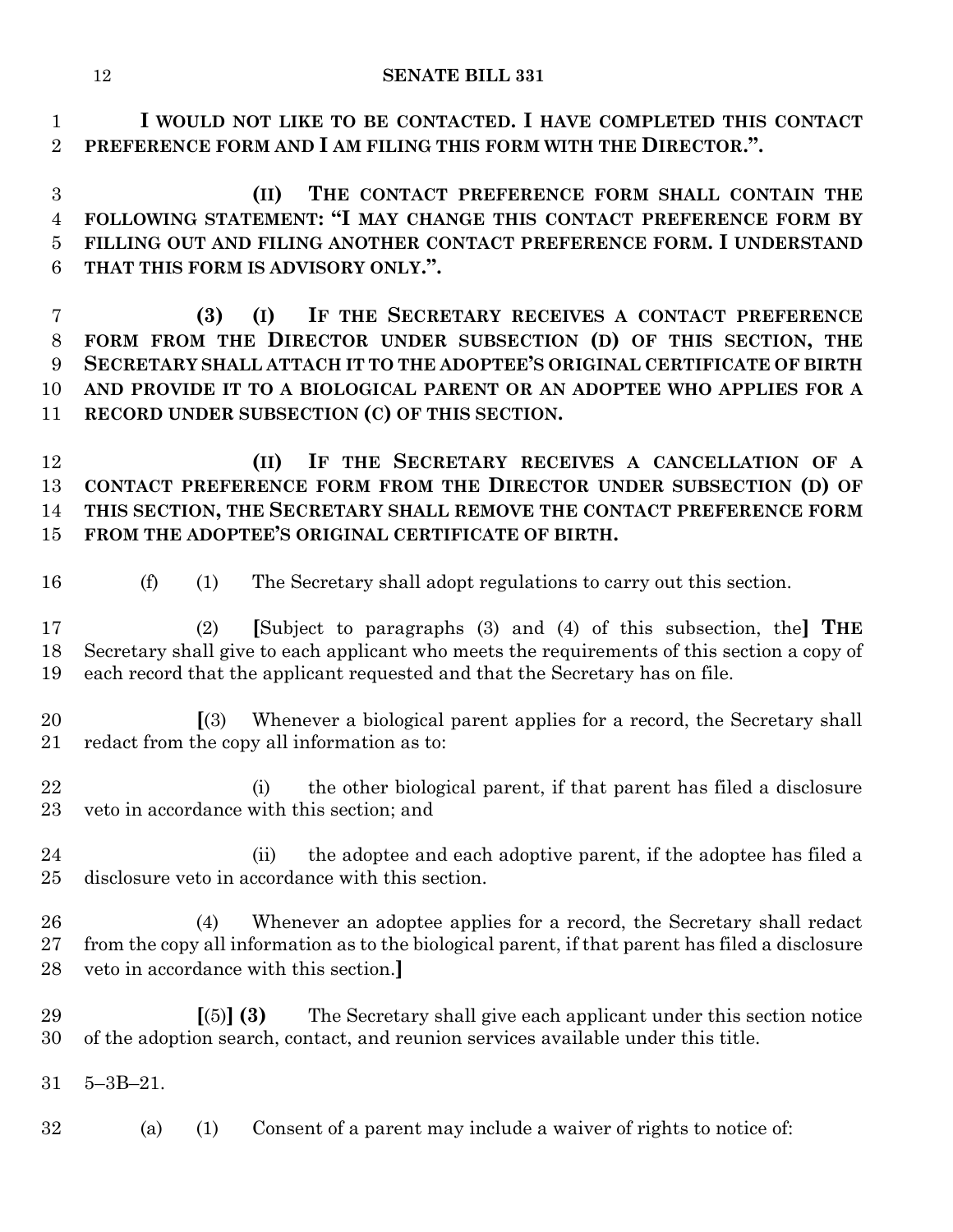| $\mathbf{1}$       |                                    |     | (i)   |    | the filing of a petition under this subtitle; and                                                                                                                |
|--------------------|------------------------------------|-----|-------|----|------------------------------------------------------------------------------------------------------------------------------------------------------------------|
| $\overline{2}$     |                                    |     | (ii)  |    | further proceedings under this subtitle.                                                                                                                         |
| $\boldsymbol{3}$   |                                    | (2) |       |    | Consent to adoption under this subtitle is not valid unless the consent:                                                                                         |
| 4                  |                                    |     | (i)   |    | is given after the prospective adoptee is born;                                                                                                                  |
| $\overline{5}$     |                                    |     | (ii)  |    | is given in a language that the party understands;                                                                                                               |
| 6                  |                                    |     | (iii) |    | if given in a language other than English:                                                                                                                       |
| 7                  |                                    |     |       | 1. | is given before a judge on the record; or                                                                                                                        |
| 8<br>9             |                                    |     |       | 2. | is accompanied by the affidavit of a translator stating that<br>the translation of the document of consent is accurate;                                          |
| 10                 |                                    |     | (iv)  |    | contains an express notice of:                                                                                                                                   |
| 11<br>12           | after the consent is signed;       |     |       | 1. | the right to revoke consent, at any time within 30 days                                                                                                          |
| 13<br>14<br>15     | Subtitle 4B of this title; and     |     |       | 2. | the search rights of adoptees and parents under §<br>5–3B–29 of this subtitle and the search rights of adoptees, siblings, and parents under                     |
| 16<br>17           |                                    |     |       | 3. | the right to file a<br><i>disclosure</i><br>veto<br><b>CONTACT</b><br><b>PREFERENCE FORM</b> under $\S$ 5-3B-29 of this subtitle;                                |
| 18<br>19<br>20     | the parent's rights to:            |     | (v)   |    | except as to an adoption by a spouse of the prospective adoptee's<br>parent or a relative of the prospective adoptee, states that the parent has been advised of |
| 21                 |                                    |     |       | 1. | have independent counsel; and                                                                                                                                    |
| 22                 |                                    |     |       | 2. | receive adoption counseling and guidance;                                                                                                                        |
| 23<br>24           | counseling; and                    |     | (vi)  |    | states whether the parent chose to have or not have counsel or                                                                                                   |
| 25<br>26<br>$27\,$ | consent knowingly and voluntarily. |     | (vii) |    | is accompanied by an affidavit of counsel appointed under $\S$<br>5–3B–06 of this subtitle stating that a parent who is a minor or has a disability gives        |
| 28                 | $5 - 3B - 29.$                     |     |       |    |                                                                                                                                                                  |
| 29                 | (a)                                | (1) |       |    | In this section the following words have the meanings indicated.                                                                                                 |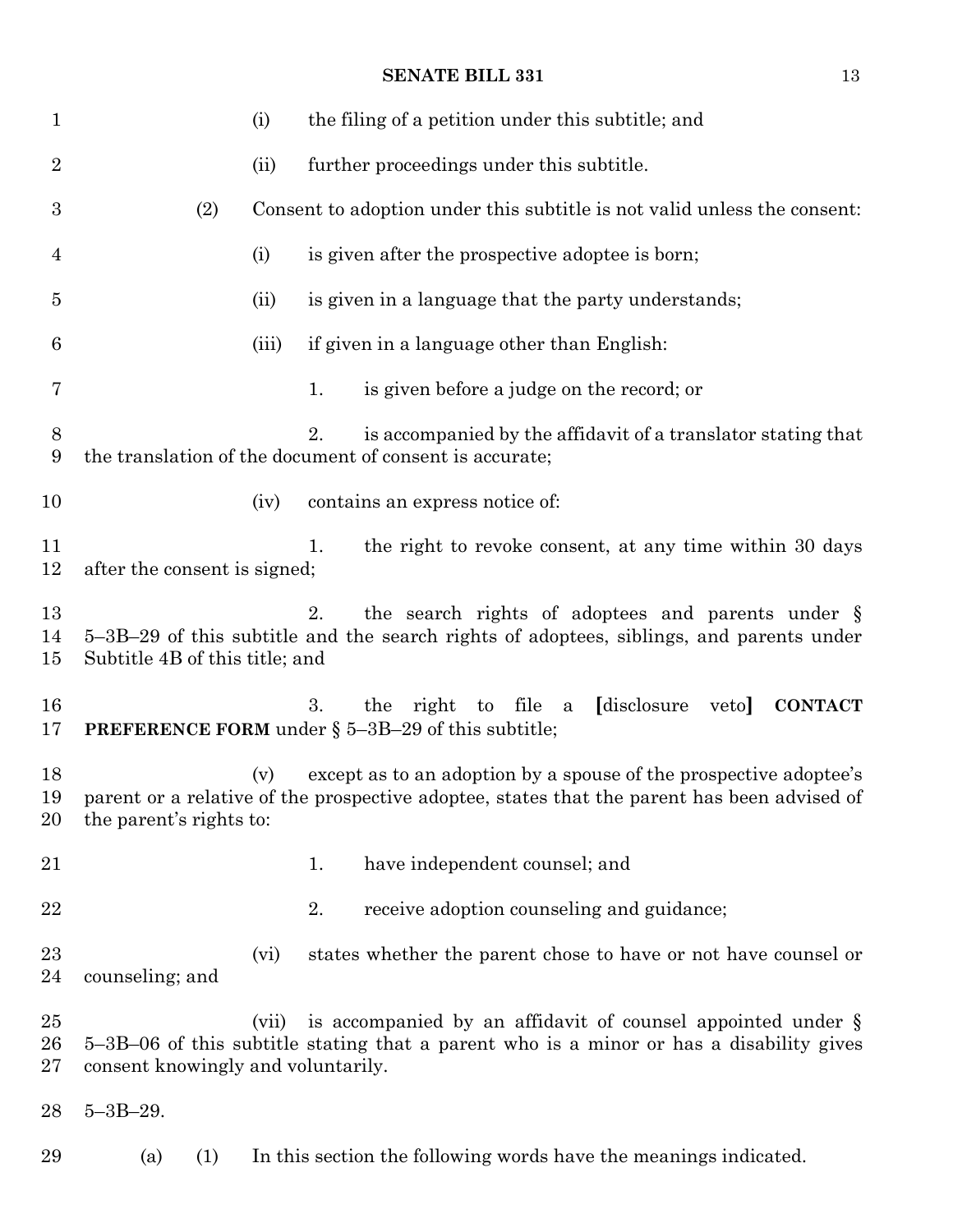| 1                                       | (2)                                          |       | "Director" means the State Director of Social Services.                                                                                                                                   |
|-----------------------------------------|----------------------------------------------|-------|-------------------------------------------------------------------------------------------------------------------------------------------------------------------------------------------|
| $\overline{2}$<br>$\boldsymbol{3}$<br>4 | (3)                                          |       | "RELATIVE" MEANS AN INDIVIDUAL WHO IS<br><b>RELATED</b><br>TO<br>ANOTHER INDIVIDUAL BY BLOOD OR MARRIAGE WITHIN FIVE DEGREES<br>OF<br>CONSANGUINITY OR AFFINITY UNDER THE CIVIL LAW RULE. |
| $\bf 5$                                 | $(3)$ (4)                                    |       | "Secretary" means the Secretary of Health.                                                                                                                                                |
| 6<br>7                                  | (a)<br>adoption on or after January 1, 2000. |       | This section applies only to an adoption in which a court enters an order for                                                                                                             |
| 8                                       | $[(c)]$ (B)                                  |       | This section does not bar:                                                                                                                                                                |
| 9<br>10                                 | (1)                                          |       | an adoptee or biological parent from applying for search, contact, and<br>reunion services under Subtitle 4B of this title; or                                                            |
| 11<br>12                                | (2)                                          |       | the Director or a confidential intermediary from obtaining a copy of a<br>record under $\S$ 5-4B-04(c) or $\S$ 5-4B-06(b) or (c) of this title.                                           |
| 13<br>14                                | $\lbrack d \rbrack \rbrack$ (C)              | (1)   | An adoptee who is at least [21] 18 years old, OR AN ADOPTEE'S<br><b>RELATIVE IF THE ADOPTEE IS DECEASED, may apply to the Secretary for a copy of:</b>                                    |
| 15                                      |                                              | (i)   | the adoptee's original certificate of birth;                                                                                                                                              |
| 16<br>17                                | any; and                                     | (ii)  | all records that relate to the adoptee's new certificate of birth, if                                                                                                                     |
| 18<br>19                                |                                              | (iii) | the report of the adoptee's order of adoption filed by the clerk of<br>court under $\S$ 4-211 of the Health - General Article.                                                            |
| 20<br>21                                | (2)                                          |       | If an adoptee is at least $[21]$ 18 years old, a biological parent of the<br>adoptee may apply to the Secretary for a copy of:                                                            |
| 22                                      |                                              | (i)   | the adoptee's original certificate of birth;                                                                                                                                              |
| 23<br>24                                |                                              | (ii)  | the new certificate of birth, if any, that was substituted, under $\S$<br>4–211 of the Health – General Article, for the adoptee's original certificate of birth;                         |
| 25<br>26                                | and                                          | (iii) | all records that relate to the adoptee's new certificate of birth;                                                                                                                        |
| 27<br>28                                |                                              | (iv)  | the report of the adoptee's order of adoption filed by the clerk of<br>court under $\S$ 4–211 of the Health – General Article.                                                            |
| 29                                      | (3)                                          |       | Each applicant under this subsection shall:                                                                                                                                               |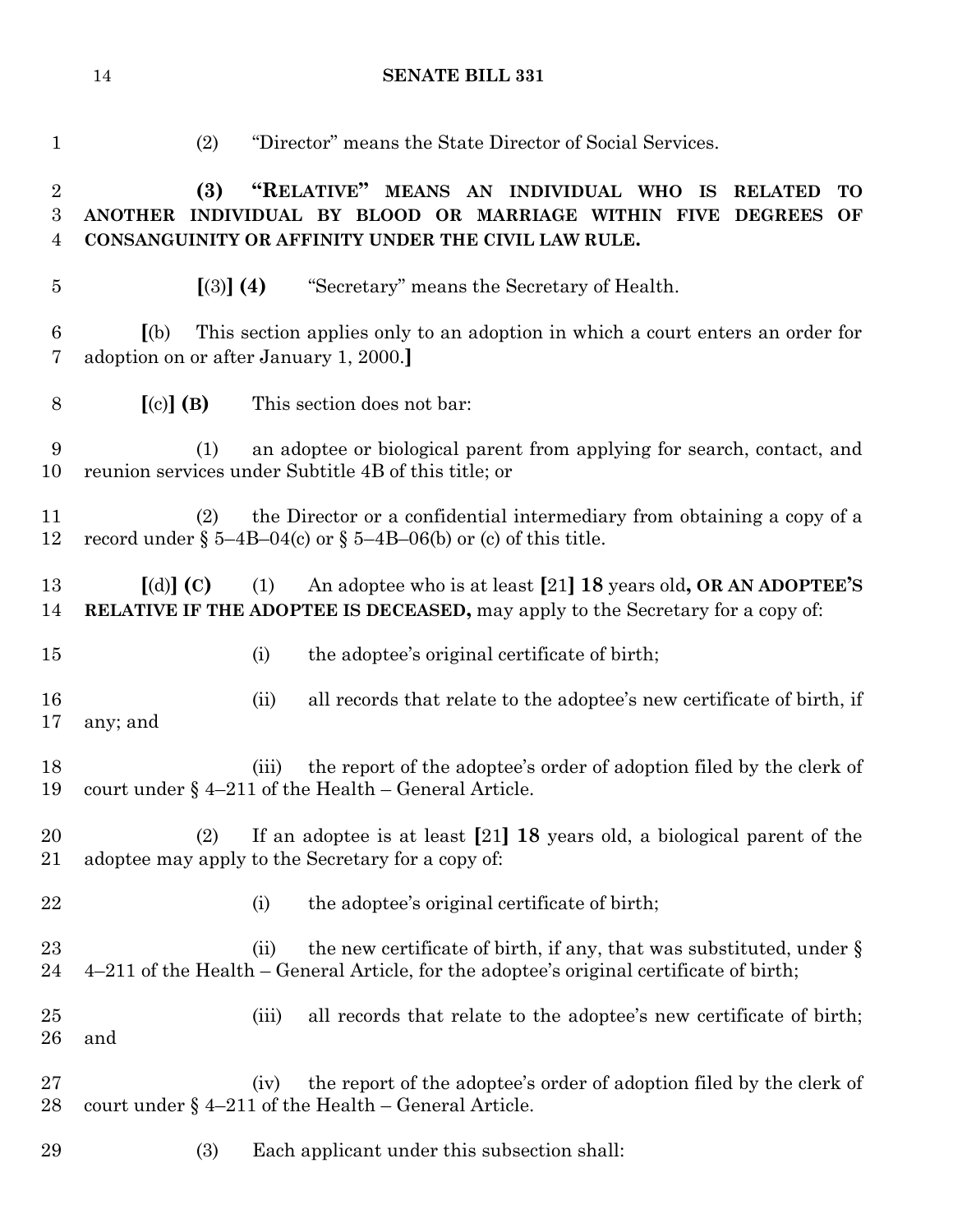(i) provide all proof of identity and other relevant information that the Secretary requires; and (ii) pay the fee required under Title 4, Subtitle 2 of the Health – General Article for a copy of a record. **[**(e)**] (D)** (1) A biological parent may: (i) file with the Director a **[**disclosure veto, to bar disclosure of information about that parent in a record accessible under this section**] CONTACT PREFERENCE FORM STATING A PREFERENCE REGARDING CONTACT WITH THE ADOPTEE OR THE ADOPTEE'S RELATIVES, AS DESCRIBED IN SUBSECTION (E) OF THIS SECTION**; (ii) cancel a **[**disclosure veto**] CONTACT PREFERENCE FORM** at any time; and (iii) refile a **[**disclosure veto**] CONTACT PREFERENCE FORM** at any time. (2) An adoptee **[**21**] AT LEAST 18** years old may: (i) file with the Director a **[**disclosure veto, to bar disclosure of information about the adoptee in a record accessible under this section**] CONTACT PREFERENCE FORM STATING A PREFERENCE REGARDING CONTACT WITH THE BIOLOGICAL PARENTS OR THE BIOLOGICAL PARENTS' RELATIVES, AS DESCRIBED IN SUBSECTION (E) OF THIS SECTION**; (ii) cancel a **[**disclosure veto**] CONTACT PREFERENCE FORM** at any time; and (iii) refile a **[**disclosure veto**] CONTACT PREFERENCE FORM** at any time. (3) Immediately after the Director receives a **[**disclosure veto**] CONTACT PREFERENCE FORM** or cancellation under this subsection, the Director shall forward a copy to the Secretary.

 **(E) (1) THE DIRECTOR SHALL DEVELOP AND MAKE AVAILABLE A CONTACT PREFERENCE FORM THAT ALLOWS:**

 **(I) A BIOLOGICAL PARENT TO STATE A PREFERENCE REGARDING CONTACT WITH THE ADOPTEE OR, IN THE EVENT THE ADOPTEE IS DECEASED, THE ADOPTEE'S RELATIVES; AND**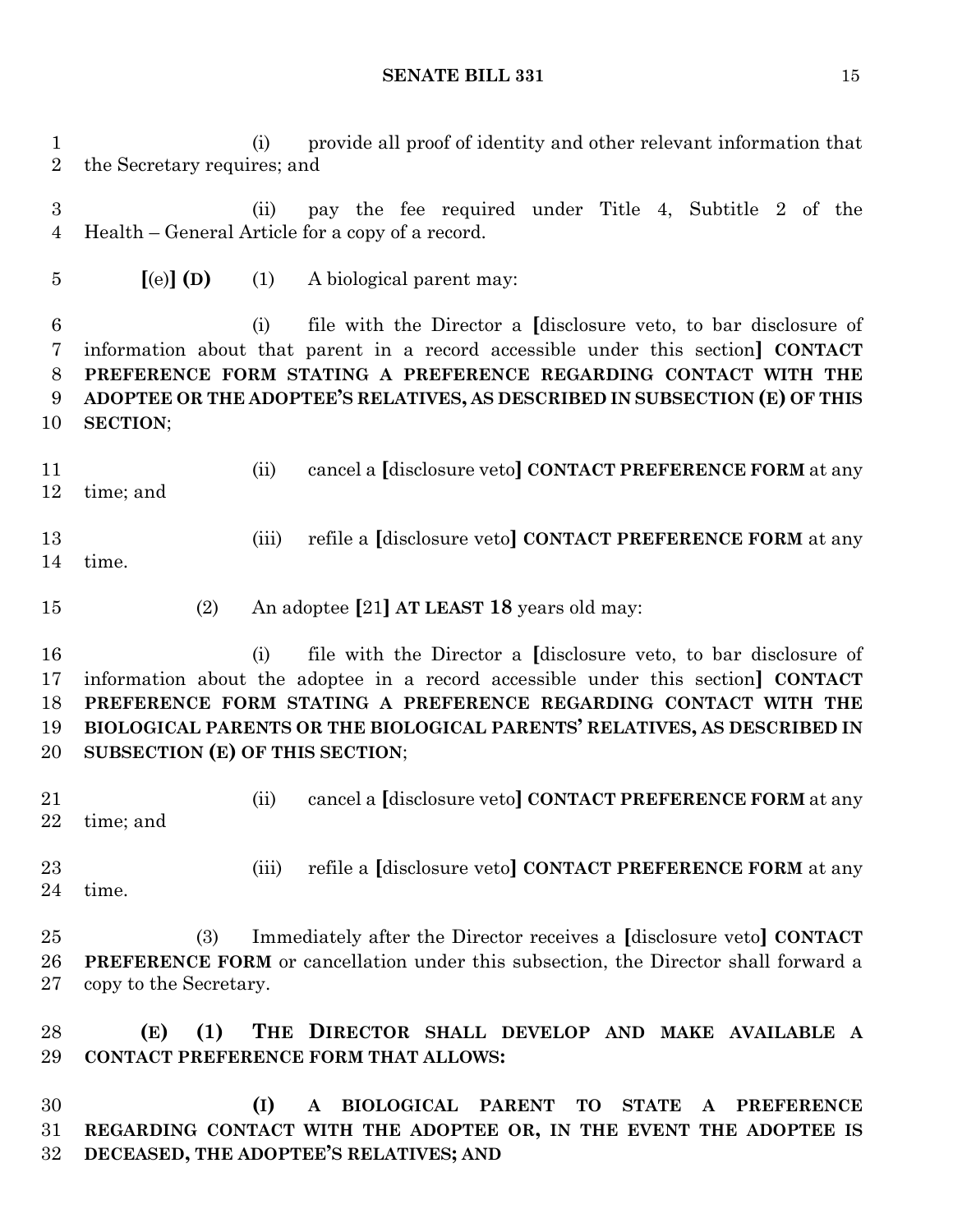**(II) AN ADOPTEE TO STATE A PREFERENCE REGARDING CONTACT BY THE BIOLOGICAL PARENTS OR, IN THE EVENT THE BIOLOGICAL PARENTS ARE DECEASED, THE BIOLOGICAL PARENTS' RELATIVES.**

 **(2) (I) THE CONTACT PREFERENCE FORM SHALL ALLOW THE ADOPTEE OR THE BIOLOGICAL PARENT TO SELECT ONE OF THE FOLLOWING STATEMENTS:**

 **"I WOULD LIKE TO BE CONTACTED. I HAVE COMPLETED THIS CONTACT PREFERENCE FORM AND I AM FILING THIS FORM WITH THE DIRECTOR.**

 **I WOULD LIKE TO BE CONTACTED ONLY THROUGH THE FOLLOWING DESIGNATED INTERMEDIARY:[ \_\_\_\_\_\_\_\_\_\_\_\_\_ ].(IF NO INTERMEDIARY IS NAMED OR NO NAMED INTERMEDIARY IS ABLE OR WILLING TO ACT, THE INVOLVED AGENCY, IF ANY, SHALL ACT ON MY BEHALF.) I HAVE COMPLETED THIS CONTACT PREFERENCE FORM AND I AM FILING THIS FORM WITH THE DIRECTOR.**

 **I WOULD NOT LIKE TO BE CONTACTED. I HAVE COMPLETED THIS CONTACT PREFERENCE FORM AND I AM FILING THIS FORM WITH THE DIRECTOR.".**

 **(II) THE CONTACT PREFERENCE FORM SHALL CONTAIN THE FOLLOWING STATEMENT: "I MAY CHANGE THIS CONTACT PREFERENCE FORM BY FILLING OUT AND FILING ANOTHER CONTACT PREFERENCE FORM. I UNDERSTAND THAT THIS FORM IS ADVISORY ONLY.".**

 **(3) (I) IF THE SECRETARY RECEIVES A CONTACT PREFERENCE FORM FROM THE DIRECTOR UNDER SUBSECTION (D) OF THIS SECTION, THE SECRETARY SHALL ATTACH IT TO THE ADOPTEE'S ORIGINAL CERTIFICATE OF BIRTH AND PROVIDE IT TO A BIOLOGICAL PARENT OR AN ADOPTEE WHO APPLIES FOR A RECORD UNDER SUBSECTION (C) OF THIS SECTION.**

 **(II) IF THE SECRETARY RECEIVES A CANCELLATION OF A CONTACT PREFERENCE FORM FROM THE DIRECTOR UNDER SUBSECTION (D) OF THIS SECTION, THE SECRETARY SHALL REMOVE THE CONTACT PREFERENCE FORM FROM THE ADOPTEE'S ORIGINAL CERTIFICATE OF BIRTH.**

(f) (1) The Secretary shall adopt regulations to carry out this section.

 (2) **[**Subject to paragraphs (3) and (4) of this subsection, the**] THE** Secretary shall give to each applicant who meets the requirements of this section a copy of each record that the applicant requested and that the Secretary has on file.

- 
- **[**(3) Whenever a biological parent applies for a record, the Secretary shall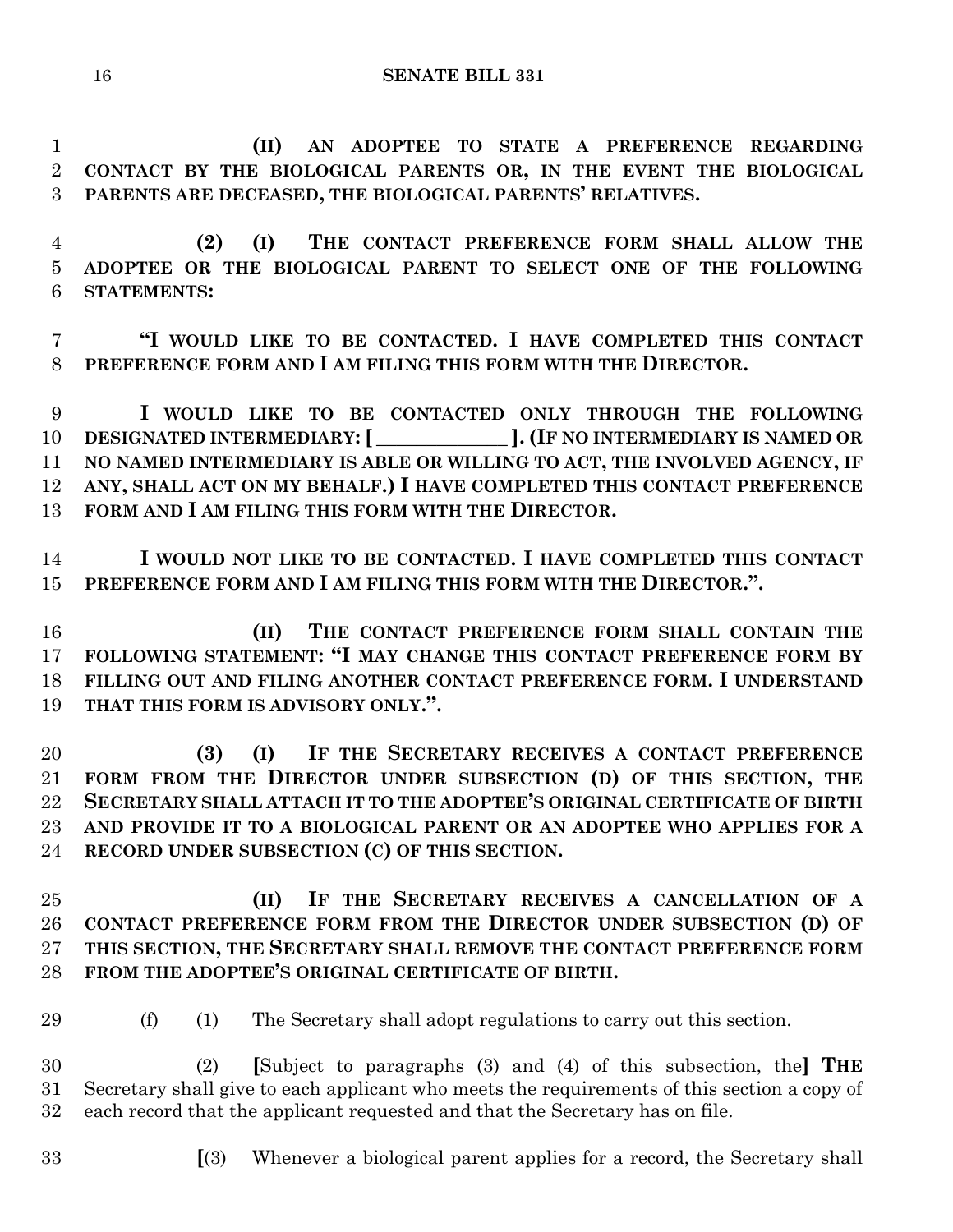| $\mathbf 1$                        | redact from the copy all information as to: |           |       |                                                                                                                                                                                                                                                                                                                                             |  |  |
|------------------------------------|---------------------------------------------|-----------|-------|---------------------------------------------------------------------------------------------------------------------------------------------------------------------------------------------------------------------------------------------------------------------------------------------------------------------------------------------|--|--|
| $\overline{2}$<br>$\boldsymbol{3}$ |                                             |           | (i)   | the other biological parent, if that parent has filed a disclosure<br>veto in accordance with this section; and                                                                                                                                                                                                                             |  |  |
| 4<br>$\overline{5}$                |                                             |           | (ii)  | the adoptee and each adoptive parent, if the adoptee has filed a<br>disclosure veto in accordance with this section.                                                                                                                                                                                                                        |  |  |
| 6<br>7<br>8                        |                                             | (4)       |       | Whenever an adoptee applies for a record, the Secretary shall redact<br>from the copy all information as to the biological parent, if that parent has filed a disclosure<br>veto in accordance with this section.                                                                                                                           |  |  |
| 9<br>10                            |                                             | [(5)] (3) |       | The Secretary shall give each applicant under this section notice<br>of the adoption search, contact, and reunion services available under this title.                                                                                                                                                                                      |  |  |
| 11                                 | $5 - 4B - 01$ .                             |           |       |                                                                                                                                                                                                                                                                                                                                             |  |  |
| 12                                 | (a)                                         |           |       | In this subtitle the following words have the meanings indicated.                                                                                                                                                                                                                                                                           |  |  |
| 13                                 | (h)                                         |           |       | "Sibling" means a brother or sister of the whole or half blood who:                                                                                                                                                                                                                                                                         |  |  |
| 14                                 |                                             | (1)       |       | is at least $[21]$ 18 years old; and                                                                                                                                                                                                                                                                                                        |  |  |
| 15                                 |                                             | (2)       |       | has been adopted.                                                                                                                                                                                                                                                                                                                           |  |  |
| 16                                 | $5 - 4B - 02$ .                             |           |       |                                                                                                                                                                                                                                                                                                                                             |  |  |
| 17<br>18                           | (a)                                         | (1)       |       | An adopted individual at least [21] 18 years old may apply to the<br>Director to receive search, contact, and reunion services.                                                                                                                                                                                                             |  |  |
| 19<br>20                           |                                             |           |       | (2) If an adopted individual is at least $[21]$ 18 years old, the following<br>individuals may apply to the Director to receive search, contact, and reunion services:                                                                                                                                                                      |  |  |
| 21                                 |                                             |           | (i)   | a biological parent of the adopted individual;                                                                                                                                                                                                                                                                                              |  |  |
| 22                                 |                                             |           | (ii)  | a sibling of the adopted individual; and                                                                                                                                                                                                                                                                                                    |  |  |
| 23<br>24                           | out-of-home placement.                      |           | (iii) | a director of a local department acting on behalf of a minor in                                                                                                                                                                                                                                                                             |  |  |
| 25<br>26<br>27<br>28               |                                             | (3)       |       | A director of a local department or a local department director's<br>designee may apply to the Director to receive search, contact, and reunion services to<br>develop a placement resource or facilitate a family connection with relatives of a minor in<br>out-of-home placement who was adopted through a local department if the local |  |  |

 department has determined that reunification with the minor's adoptive parents is not in the minor's best interests.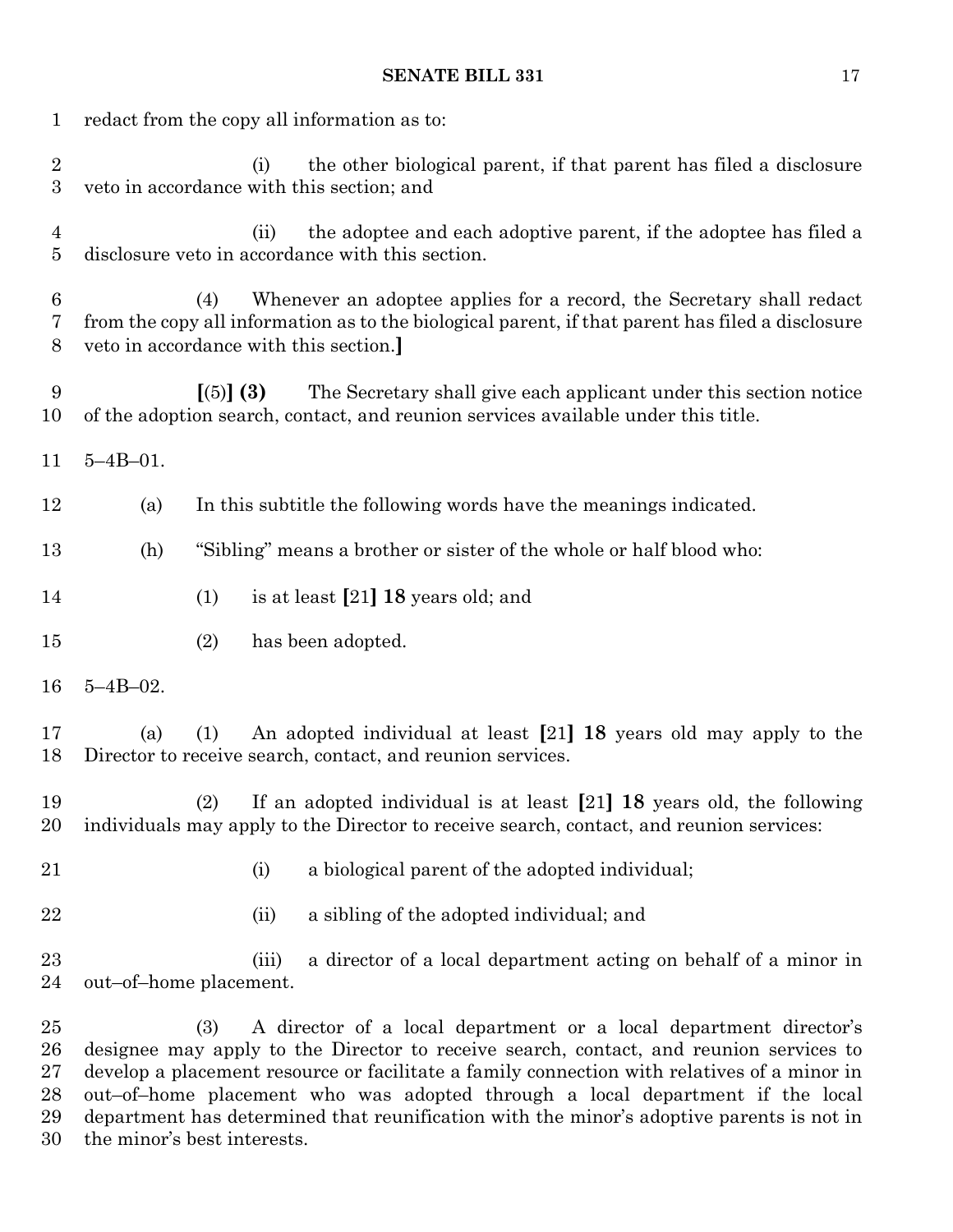5–4B–11.

 (a) If an individual sought by a confidential intermediary is deceased, the confidential intermediary may not disclose the identity of the deceased to the individual who applied for search, contact, and reunion services.

 (b) The confidential intermediary shall report the fact that the individual sought is deceased to the individual who applied for search, contact, and reunion services.

 (c) (1) If the deceased individual is a biological parent, the confidential intermediary may, with the consent of the applicant, attempt to contact a relative who is at least **[**21**] 18** years old to assess the willingness of the relative to communicate or exchange information with the applicant.

 (2) If the deceased individual is an adopted individual, the confidential intermediary may, with the consent of the applicant, attempt to contact a member of the adoptive family who is at least **[**21**] 18** years old to assess the willingness of the member of the adoptive family to communicate or exchange information with the applicant.

 (3) If the applicant consents to contacting a relative or member of the adoptive family, the applicant shall execute another written agreement with the confidential intermediary concerning the provision of search, contact, and reunion services under this subsection.

 (4) (i) 1. Except as provided in subparagraph (ii) of this paragraph, the confidential intermediary may charge the individual a reasonable fee for the additional search, contact, and reunion services described in this subsection.

22 2. The overall amount of fees collected may not exceed the costs of providing the services.

24 (ii) The confidential intermediary may not charge a director of a local department who applies for search, contact, and reunion services on behalf of a minor in out–of–home placement the fee described in subparagraph (i) of this paragraph.

(5) The confidential intermediary shall promptly:

(i) file the executed agreement with the Director; and

 (ii) attempt to contact the relative or member of the adoptive family sought by the applicant.

 (6) The provisions of this subtitle shall apply to search, contact, and reunion services provided by a confidential intermediary under this subsection.

# **Article – Health – General**